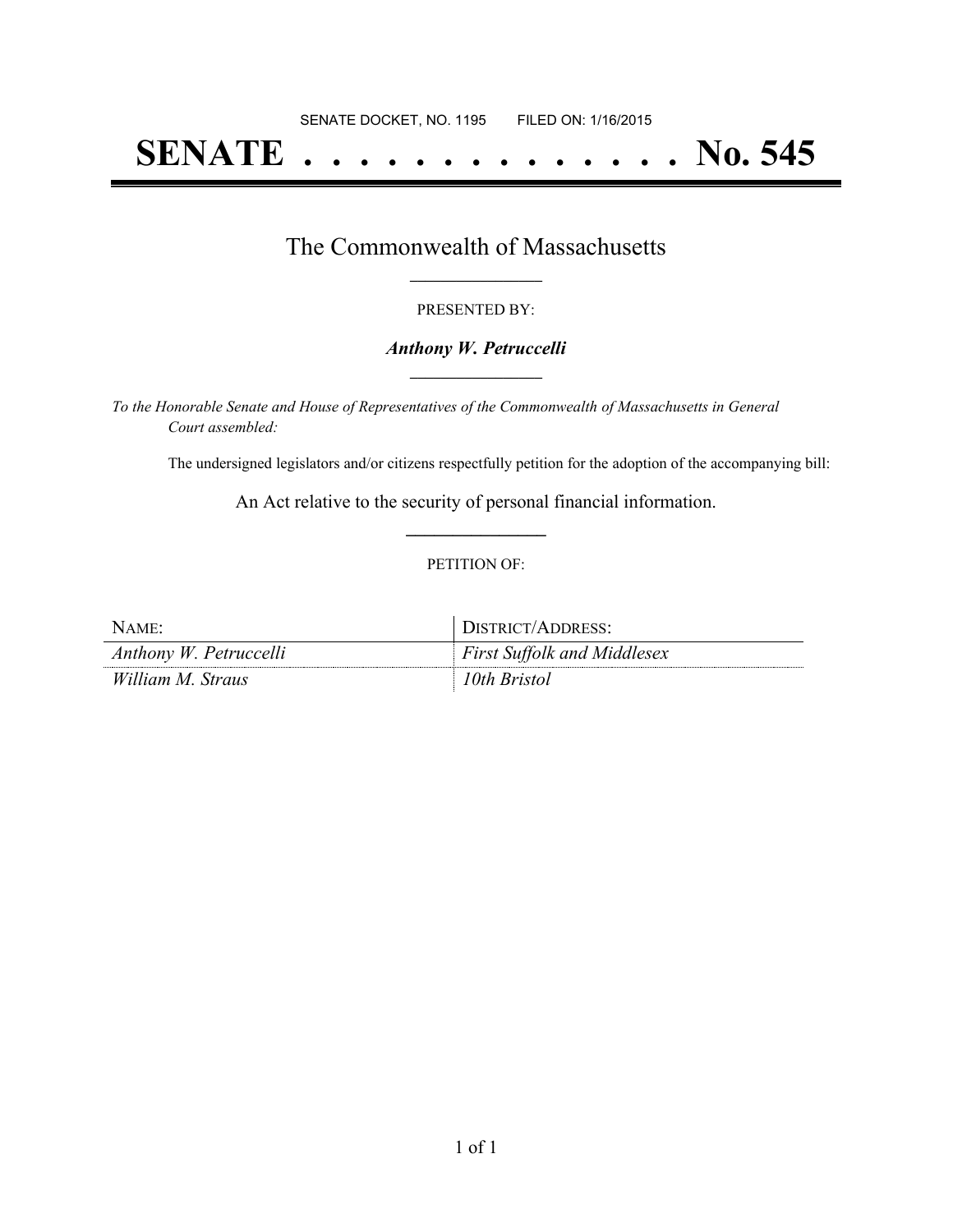# SENATE DOCKET, NO. 1195 FILED ON: 1/16/2015 **SENATE . . . . . . . . . . . . . . No. 545**

By Mr. Petruccelli, a petition (accompanied by bill, Senate, No. 545) of Anthony W. Petruccelli and William M. Straus for legislation relative to the security of personal financial information. Financial Services.

## The Commonwealth of Massachusetts

**In the One Hundred and Eighty-Ninth General Court (2015-2016) \_\_\_\_\_\_\_\_\_\_\_\_\_\_\_**

**\_\_\_\_\_\_\_\_\_\_\_\_\_\_\_**

An Act relative to the security of personal financial information.

Be it enacted by the Senate and House of Representatives in General Court assembled, and by the authority *of the same, as follows:*

| 1      | SECTION 1: Section 1 of chapter 93H as appearing in the 2012 official Edition, is hereby           |
|--------|----------------------------------------------------------------------------------------------------|
| 2      | amended by striking out said section and inserting in place thereof the following section:-        |
| 3      | 1. (a) As used in this chapter, the following words shall, unless the context clearly              |
| 4      | requires otherwise, have the following meanings:                                                   |
| 5      | "Access device", a card issued by a financial institution that contains a magnetic stripe,         |
| 6      | microprocessor chip, or other means for storage of information which includes, but is not limited  |
| $\tau$ | to, a credit card, debit card, or stored value card.                                               |
| 8      | "Agency", any agency, executive office, department, board, commission, bureau, division            |
| 9      | or authority of the commonwealth, or any of its branches, or of any political subdivision thereof. |
| 10     | "Breach of security", the unauthorized acquisition or unauthorized use of unencrypted              |
| 11     | data or, encrypted electronic data and the confidential process or key that is capable of          |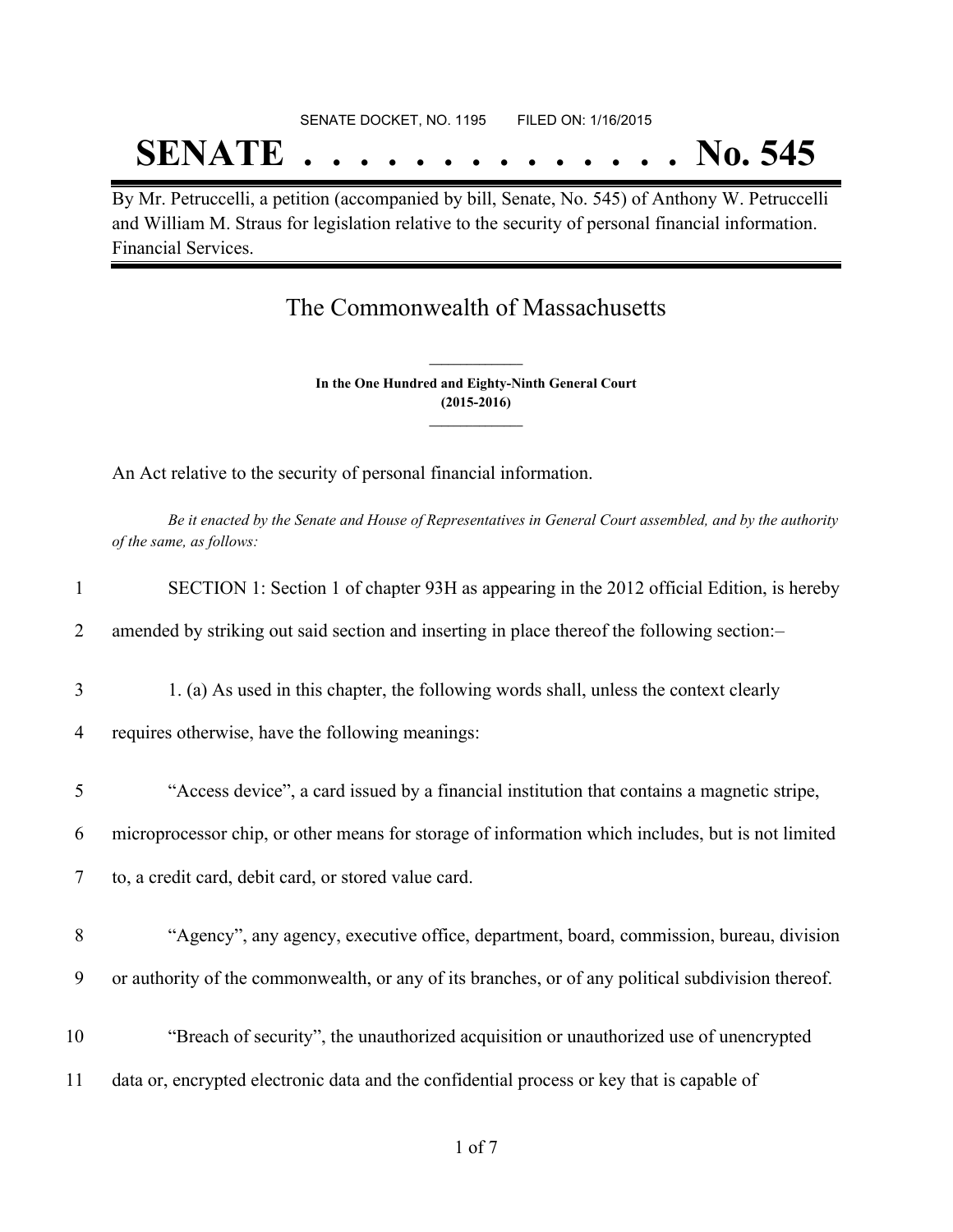compromising the security, confidentiality, or integrity of personal information, maintained by a person or agency that creates an identifiable risk of identity theft or fraud. A good faith but unauthorized acquisition of personal information by a person or agency, or employee or agent thereof, for the lawful purposes of such person or agency, is not a breach of security unless the personal information is used in an unauthorized manner or subject to further unauthorized disclosure.

 "Card security code", the three-digit or four-digit value printed on an access device or contained in the microprocessor chip or magnetic stripe of an access device which is used to validate access device information during the authorization process.

 "Data", any material upon which written, drawn, spoken, visual, or electromagnetic information or images are recorded or preserved, regardless of physical form or characteristics.

 "Electronic", relating to technology having electrical, digital, magnetic, wireless, optical, electromagnetic or similar capabilities.

 "Encrypted", transformation of data through the use of a 128-bit or higher algorithmic process into a form in which there is a low probability of assigning meaning without use of a confidential process or key, unless further defined by regulation of the department of consumer affairs and business regulation.

 "Financial institution", any office of a trust company, commercial bank, industrial loan company, savings bank, savings and loan association, cooperative bank or credit union chartered by the commonwealth or by another state of the United States, the District of Columbia, the commonwealth of Puerto Rico, a territory of possession of the United States, or a country other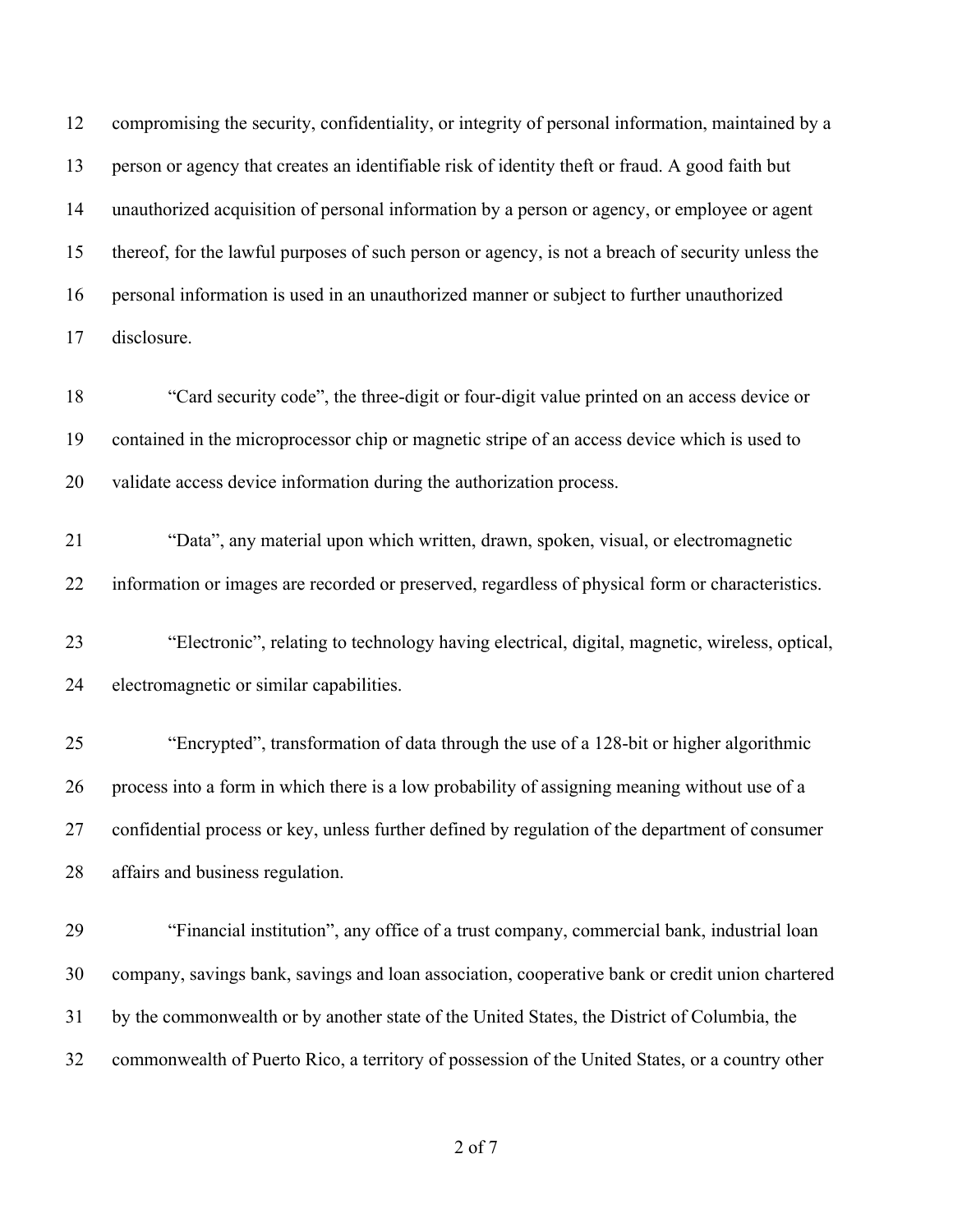| 33 | than the United States, or a national banking association, federal savings and loan association, |
|----|--------------------------------------------------------------------------------------------------|
| 34 | federal savings bank or federal credit union.                                                    |
| 35 | "Magnetic stripe data", the data contained in the magnetic stripe of an access device.           |
| 36 | "Microprocessor chip data", the data contained in the microprocessor chip of an access           |
| 37 | device.                                                                                          |
| 38 | "Notice", shall include:                                                                         |
| 39 | (i) written notice;                                                                              |
| 40 | (ii) electronic notice, if notice provided is consistent with the provisions regarding           |
| 41 | electronic records and signatures set forth in § 7001 (c) of Title 15 of the United States Code; |
| 42 | and chapter 110G; or                                                                             |
| 43 | (iii) substitute notice, if the person or agency required to provide notice demonstrates that    |
| 44 | the cost of providing written notice will exceed \$250,000, or that the affected class of        |
| 45 | Massachusetts residents to be notified exceeds 500,000 residents, or that the person or agency   |
| 46 | does not have sufficient contact information to provide notice.                                  |
| 47 | "Person", a natural person, corporation, association, partnership or other legal entity.         |
| 48 | "Personal information", a resident's first name and last name or first initial and last name     |
| 49 | in combination with any 1 or more of the following data elements that relate to such resident:   |
| 50 | (a) Social Security number;                                                                      |
| 51 | (b) driver's license number or state-issued identification card number; or                       |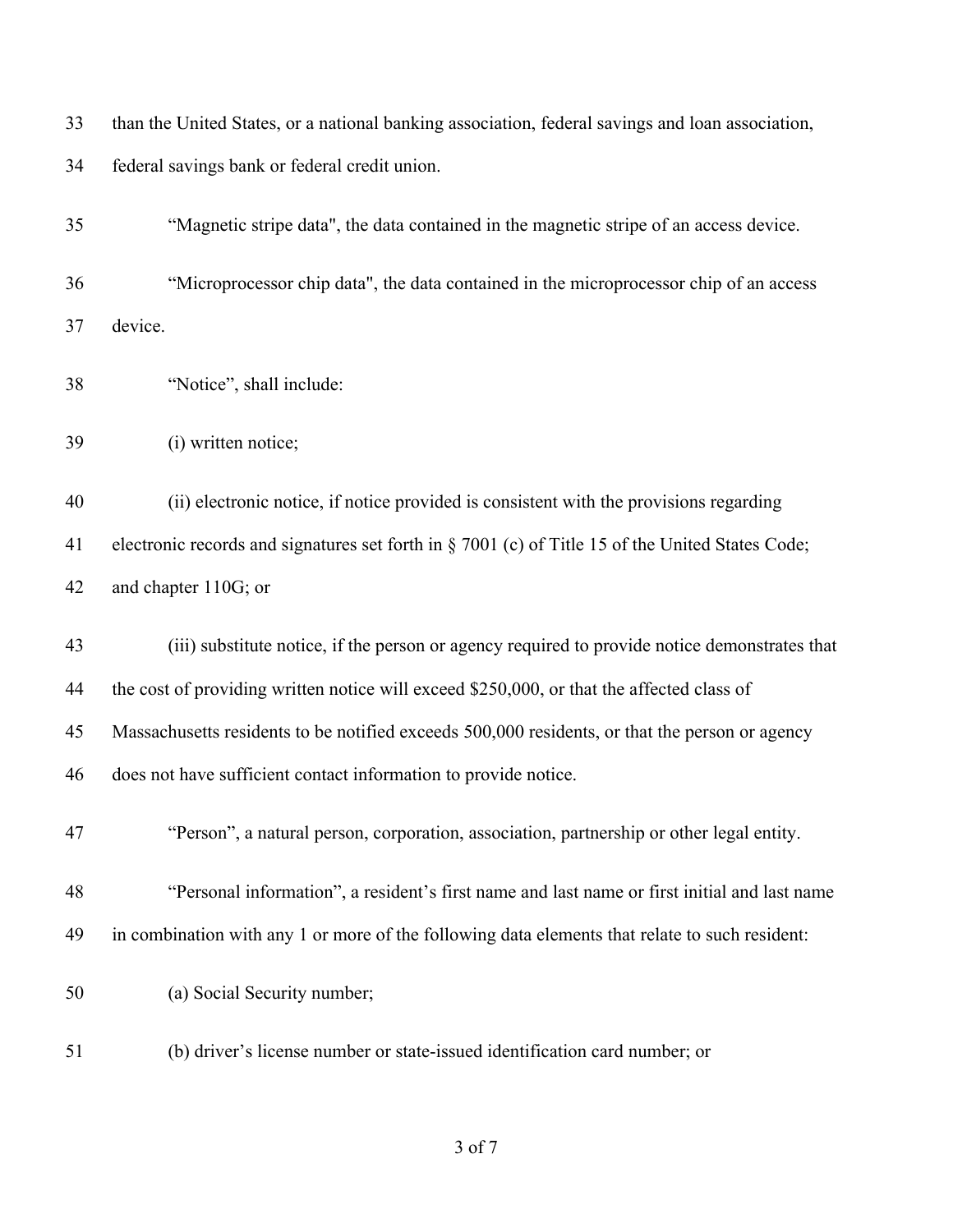| 52 | (c) financial account number, or credit or debit card number, with or without any required       |
|----|--------------------------------------------------------------------------------------------------|
| 53 | security code, access code, personal identification number or password, that would permit access |
| 54 | to a resident's financial account; provided, however, that "Personal information" shall not      |
| 55 | include information that is lawfully obtained from publicly available information, or from       |
| 56 | federal, state or local government records lawfully made available to the general public.        |
| 57 | "PIN", a personal identification code that identifies the cardholder.                            |
| 58 | "PIN verification code number", the data used to verify cardholder identity when a PIN is        |
| 59 | used in a transaction.                                                                           |
| 60 | "Service provider", a person or entity that stores, processes, or transmits access device        |
| 61 | data on behalf of another person or entity.                                                      |
| 62 | "Substitute notice", shall consist of all of the following:                                      |
| 63 | (i) electronic mail notice, if the person or agency has electronic mail addresses for the        |
| 64 | members of the affected class of Massachusetts residents;                                        |
| 65 | (ii) clear and conspicuous posting of the notice on the home page of the person or agency        |
| 66 | if the person or agency maintains a website; and                                                 |
| 67 | (iii) publication in or broadcast through media or medium that provides notice throughout        |
| 68 | the commonwealth.                                                                                |
| 69 | (b) The department of consumer affairs and business regulation may adopt regulations,            |
| 70 | from time to time, to revise the definition of "encrypted", as used in this chapter, to reflect  |
| 71 | applicable technological advancements.                                                           |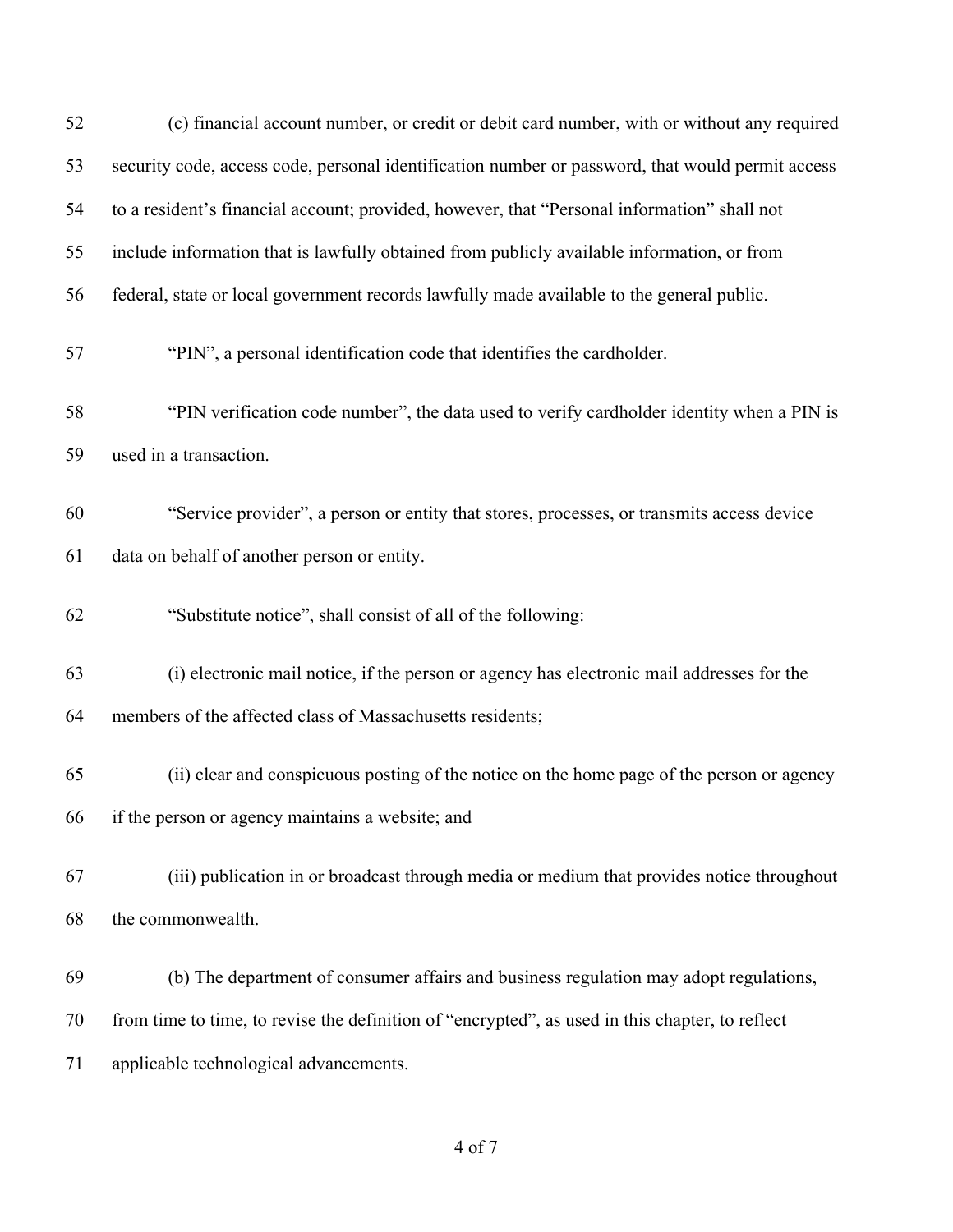| 72 | SECTION 2: Section 3 of said chapter 93H is hereby further amended by striking out the               |
|----|------------------------------------------------------------------------------------------------------|
| 73 | third paragraph and inserting in place thereof the following paragraph:-                             |
| 74 | The notice to be provided to the resident shall include, but not be limited to, the                  |
| 75 | consumer's right to obtain a police report, how a consumer requests a security freeze and the        |
| 76 | necessary information to be provided when requesting the security freeze, and any fees required      |
| 77 | to be paid to any of the consumer reporting agencies.                                                |
| 78 | SECTION 3: Said chapter 93H is hereby further amended by striking out sections 5 and 6               |
| 79 | and inserting in place thereof the following 6 sections:-                                            |
| 80 | Section 5. No person or entity conducting business in Massachusetts that accepts an                  |
| 81 | access device in connection with a transaction shall retain, or otherwise permit its retention of,   |
| 82 | the card security code data, the PIN verification code number, or the full contents of any track of  |
| 83 | magnetic stripe data or microprocessor chip data, subsequent to the authorization of the             |
| 84 | transaction or in the case of a PIN debit transaction, subsequent to 48 hours after authorization of |
| 85 | the transaction. A person or entity is in violation of this section if such data remains in its      |
| 86 | possession, or the possession of its service provider, intentionally or unintentionally, subsequent  |
| 87 | to the authorization of the transaction or in the case of a PIN debit transaction, subsequent to 48  |
| 88 | hours after authorization of the transaction.                                                        |
| 89 | Section 6. Whenever there is a breach of the security of the system of a person or entity            |
| 90 | that has violated Section 5 herein, or a breach of the security of the system of that person's or    |
| 91 | entity's service provider, that person or entity shall be liable, without a showing of fault, to the |
| 92 | financial institution that issued any access devices affected by the data breach for all resulting   |

damages, including, but not limited to, the costs of reasonable actions undertaken by the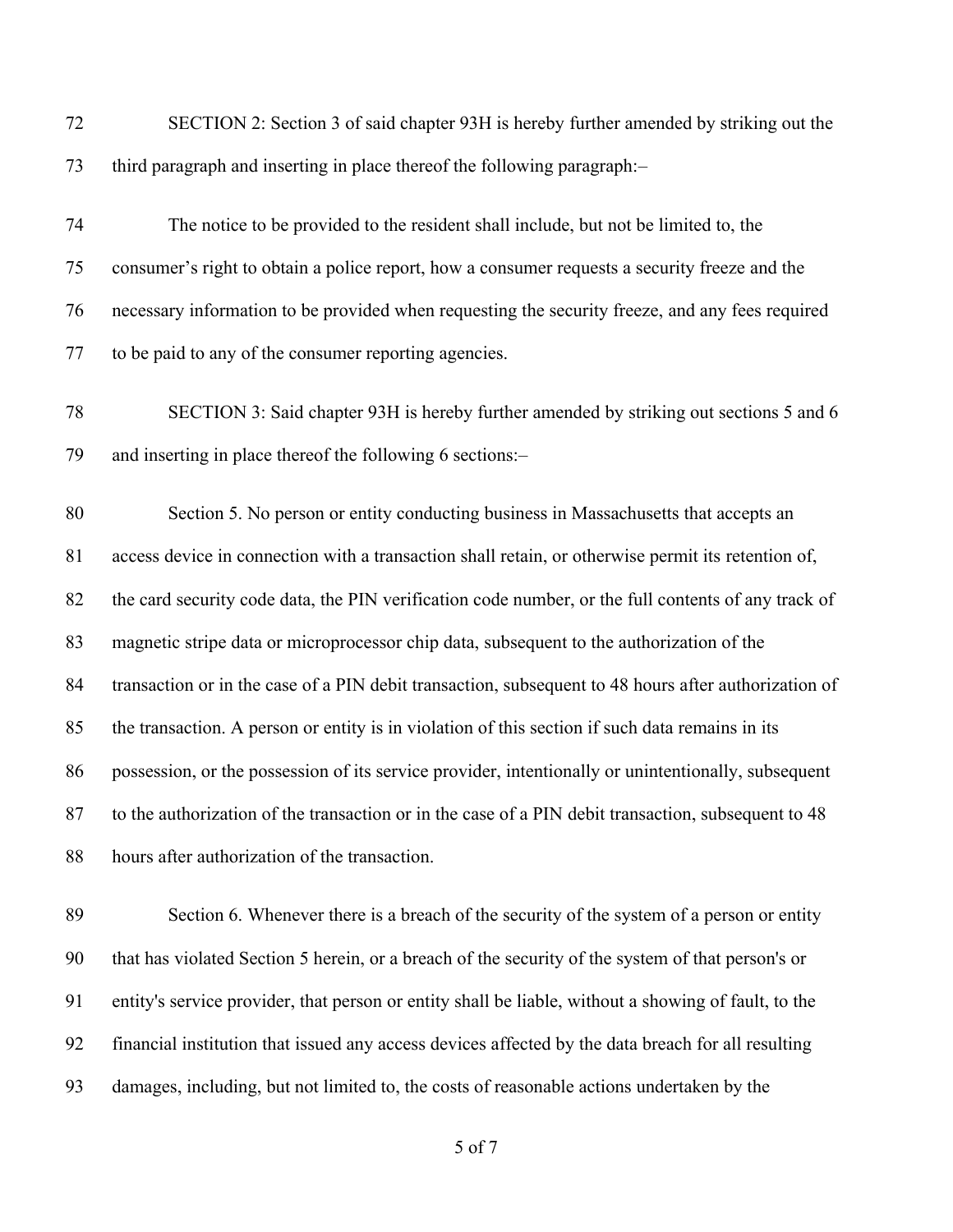financial institution as a result of the breach in order to protect the information of its cardholders or to continue to provide services to cardholders, including but not limited to, any cost incurred in connection with:

(1) the cancellation or reissuance of any access device affected by the breach;

 (2) the closure of any deposit, transaction, share draft, or other accounts affected by the breach and any action to stop payments or block transactions with respect to the accounts;

 (3) the opening or reopening of any deposit, transaction, share draft, or other accounts 101 affected by the breach;

 (4) any refund or credit made to a cardholder to cover the cost of any unauthorized transaction relating to the breach; and

(5) the notification of cardholders affected by the breach.

 Section 7. Any person or entity conducting business in Massachusetts that accepts an access device in connection with a transaction shall take reasonable action to secure, at all times, the card security code data, the PIN verification code number, and the full contents of any track of magnetic stripe data or microprocessor chip data. Whenever there is a breach of the security of the system of a person or entity that has failed to take such reasonable action required by this section, that person or entity shall be liable to any financial institution that issued any access devices affected by the data breach for all resulting damages including, but not limited to, all damages set forth in Section 6 herein.

113 Section 8. Any financial institution suffering damages set forth in Sections 6 and 7 may recover such damages in an action at law instituted in any court of competent jurisdiction. Such